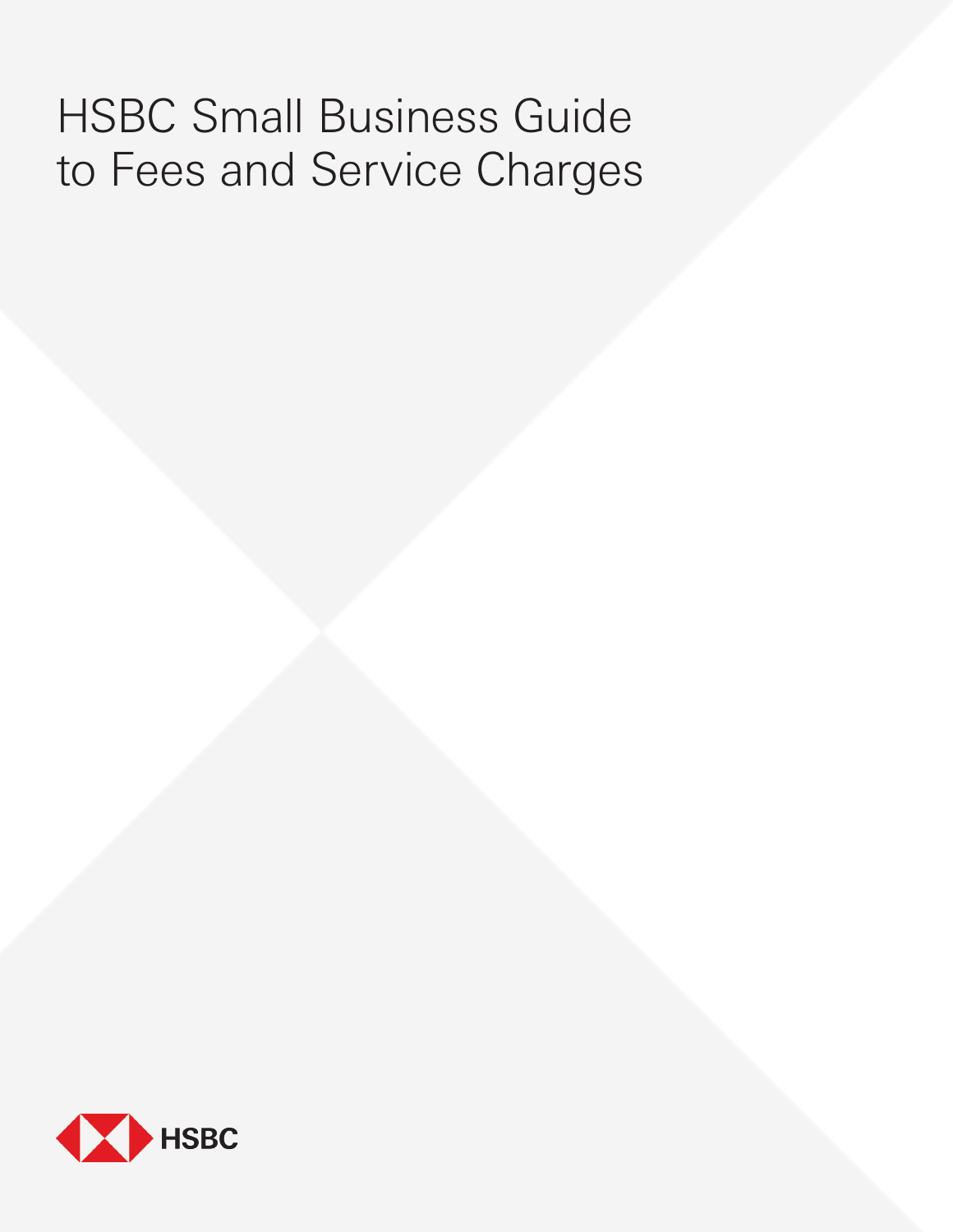# **Table of Contents**

# **Have questions? Reach out.**

- **By phone:** Call us at 1-877-955-4722 (HSBC). Open from 8am-8pm EST Monday to Friday.
- **• Visit us online at hsbc.ca.**
- **•** You can also find a branch at hsbc.ca/atm.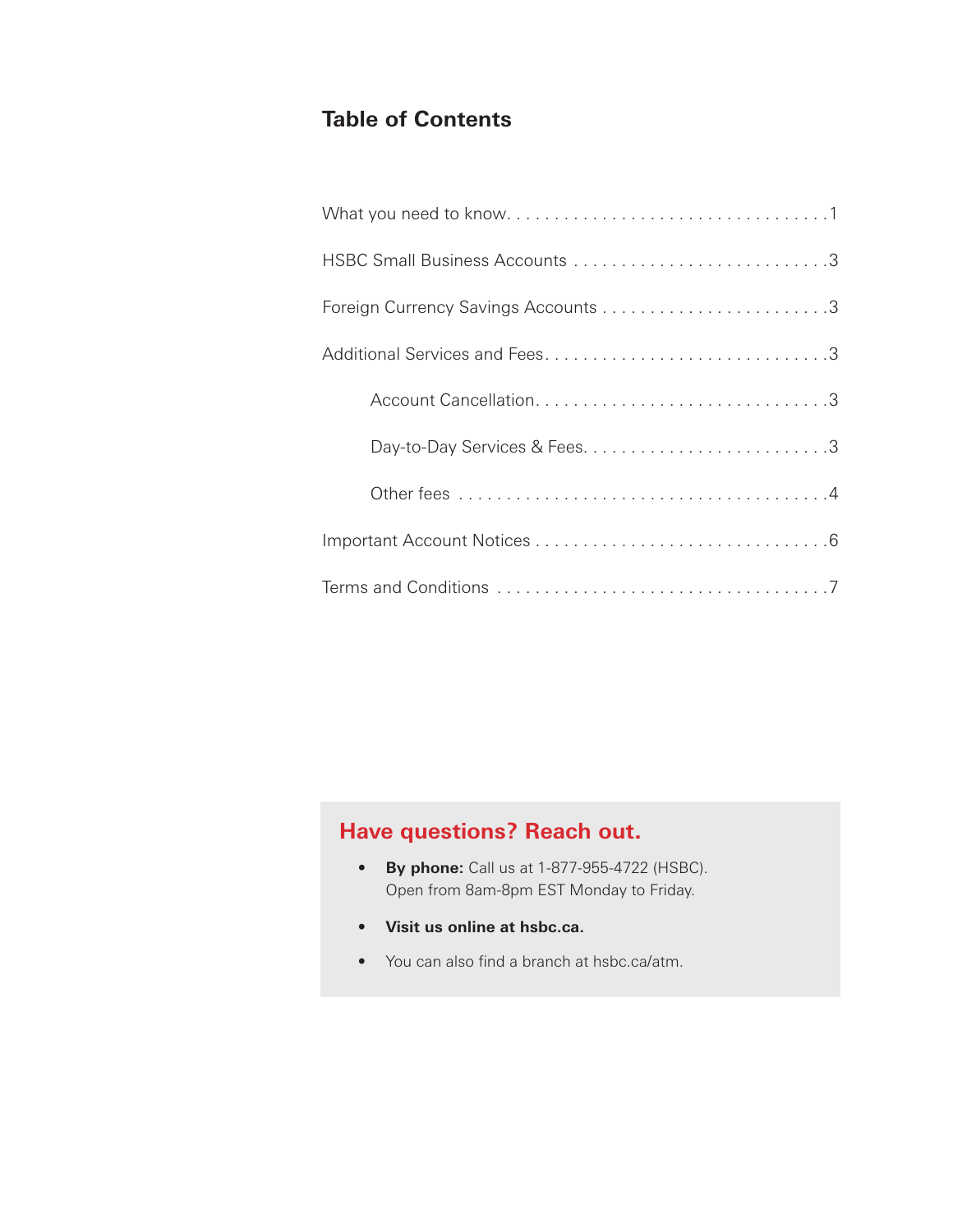# **What you need to know.**

This guide includes important information you need to know about fees on our HSBC Small Business accounts. We also provide you with a side-by-side view of our HSBC Small Business chequing and savings accounts, making it simple to choose the right one for your business.

# **If fees change, you'll be notified.**

We'll tell you if we introduce new fees or make any changes to existing ones at least 30 calendar days before any changes occur, either through our website, via a notice posted in our branches or through our ATMs.

# **Canadian fees and other currencies.**

Unless otherwise stated, fees are charged in Canadian Dollars (CAD). For any accounts held in currencies other than Canadian dollars, we will charge fees in the currency of that account. If a fee is not shown in the foreign currency, we charge you the Canadian dollar fee converted to the foreign currency at our rate on the date we charge the fee.

Here are 2 examples to illustrate how fees appear and will be charged:

- **\$5/US \$5.00** For Canadian currency accounts, the amount charged will be \$5.00 CAD. For US currency accounts, the charge will be \$5.00 USD and will appear as such on your statement.
- **• \$2.50** For Canadian currency accounts, the amount charged will be \$2.50 CAD. For other currency accounts, the charge will be \$2.50 CAD converted to the account currency based on the rate on the day we charge the fee.

# **Can't find a specific fee in this document?**

Certain products or services may not have fees listed in this document. For those, fee disclosures will be provided to you in a separate document. If, for any reason, the amount of a service fee applicable to a HSBC Small Business account cannot be established at the time the account is opened, we will provide you with notice of the amount of the fee as soon as possible after the amount is determined.

Additional taxes may apply.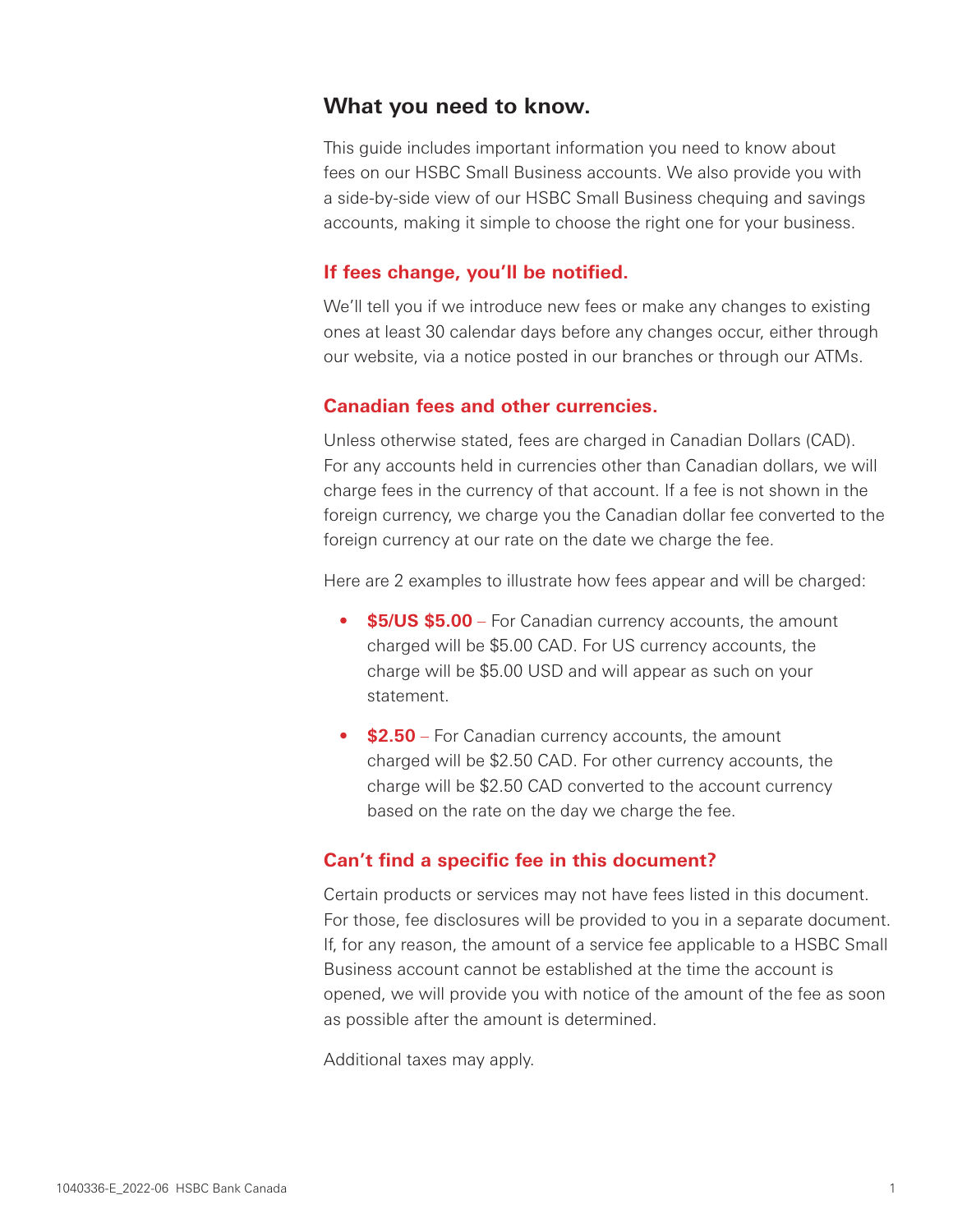# **HSBC Small Business Accounts**

|                                     |                                                                                                                                           | <b>HSBC Start</b><br><b>Chequing</b>                                         | <b>HSBC Smart</b><br><b>Chequing</b>                                                                     | <b>HSBC Unlimited</b><br><b>Chequing</b>                                                                      | <b>HSBC Small Business</b><br><b>High Rate Savings</b>                                               |
|-------------------------------------|-------------------------------------------------------------------------------------------------------------------------------------------|------------------------------------------------------------------------------|----------------------------------------------------------------------------------------------------------|---------------------------------------------------------------------------------------------------------------|------------------------------------------------------------------------------------------------------|
|                                     |                                                                                                                                           | Choose the right non-interest bearing<br>chequing account for your business. |                                                                                                          | Interest rates can be found<br>at www.hsbc.ca/our-rates                                                       |                                                                                                      |
|                                     | Monthly account fee                                                                                                                       | \$5/US \$5.00                                                                | \$30/US \$30.00                                                                                          | \$60/US \$60.00                                                                                               | Free                                                                                                 |
|                                     | Minimum Total<br>relationship balance<br>(TRB) required (sum of<br>personal and business)<br>to waive monthly<br>account fee <sup>#</sup> | CAD \$10,000                                                                 | CAD \$60,000                                                                                             | CAD \$120,000                                                                                                 | N/A                                                                                                  |
| Fees &<br>features                  | Transactions included<br>(debits <sup>2</sup> and credits <sup>1</sup> )                                                                  | 10                                                                           | 60                                                                                                       | Unlimited                                                                                                     | 3 debits <sup>2</sup> and 3 credits <sup>1</sup>                                                     |
|                                     | Fee per additional<br>transaction                                                                                                         | \$1/US \$1.00<br>per transaction                                             | \$1/US \$1.00<br>per transaction                                                                         | Not Applicable                                                                                                | \$1/US \$1.00 per transaction<br>per additional credit <sup>1</sup><br>\$5/US \$5.00 per transaction |
|                                     | Online <sup>3</sup> , Mobile <sup>4</sup> and<br>Telephone banking                                                                        | Included                                                                     | Included                                                                                                 | Included                                                                                                      | per additional debit <sup>2</sup><br>Included                                                        |
| <b>Fees for items</b><br>deposited* | Each cheque deposited <sup>5</sup>                                                                                                        | \$0.20/US \$0.20<br>per cheque                                               | First 45 included <sup>5</sup> ,<br>\$0.20/US \$0.20<br>per additional cheque                            | First 100 included <sup>5</sup> ,<br>\$0.20/US \$0.20<br>per additional cheque                                | \$0.20/US \$0.20<br>per cheque                                                                       |
|                                     | Cash deposit fee<br>per \$1000 deposited<br>per month <sup>5</sup>                                                                        | \$2.50/US \$2.50                                                             | First \$5,000/US \$5000 <sup>5</sup><br>included per month,<br>\$2.50/US \$2.50<br>per additional \$1000 | First \$15,000/US<br>\$15000 <sup>5</sup> included<br>per month,<br>\$2.50/US \$2.50<br>per additional \$1000 | \$2.50/US \$2.50                                                                                     |
|                                     | Coin deposits<br>per \$100.00**<br>(rolled or loose coins)<br>per month <sup>5</sup>                                                      | \$2.50                                                                       | \$2.50                                                                                                   | \$2.50                                                                                                        | \$2.50                                                                                               |
| ATM fees* <sup>†</sup>              | Using any HSBC Bank<br>Canada ATM<br>(Withdraw, Deposit)                                                                                  | Free                                                                         | Free                                                                                                     | Free                                                                                                          | Free                                                                                                 |
|                                     | Each withdrawal<br>using other Financial<br>Institutions' ATMs<br>in Canada                                                               | \$1.50                                                                       | \$1.50                                                                                                   | \$1.50                                                                                                        | \$1.50                                                                                               |
|                                     | Each withdrawal<br>using other Financial<br>Institutions' ATMs<br>outside of Canada<br>(including HSBC's<br>worldwide network<br>of ATMs) | \$5.00                                                                       | \$5.00                                                                                                   | \$5.00                                                                                                        | \$5.00                                                                                               |

\* Fees charged for items deposited and ATM fees are in addition to fees charged for transactions

\*\* Not available through ATMs

**†** Some banks charge an additional convenience fee to use their ATMs.

‡ Monthly account fee will be waived for a maximum of 5 accounts per customer if the actual total relationship balance (TRB) exceeds the minimum TRB required for the waiver. For more details, see Total relationship balance (TRB) 12 under terms and conditions. For customers with more than 5 accounts, we will waive the 5 highest account fees for which the customer qualifies in that month.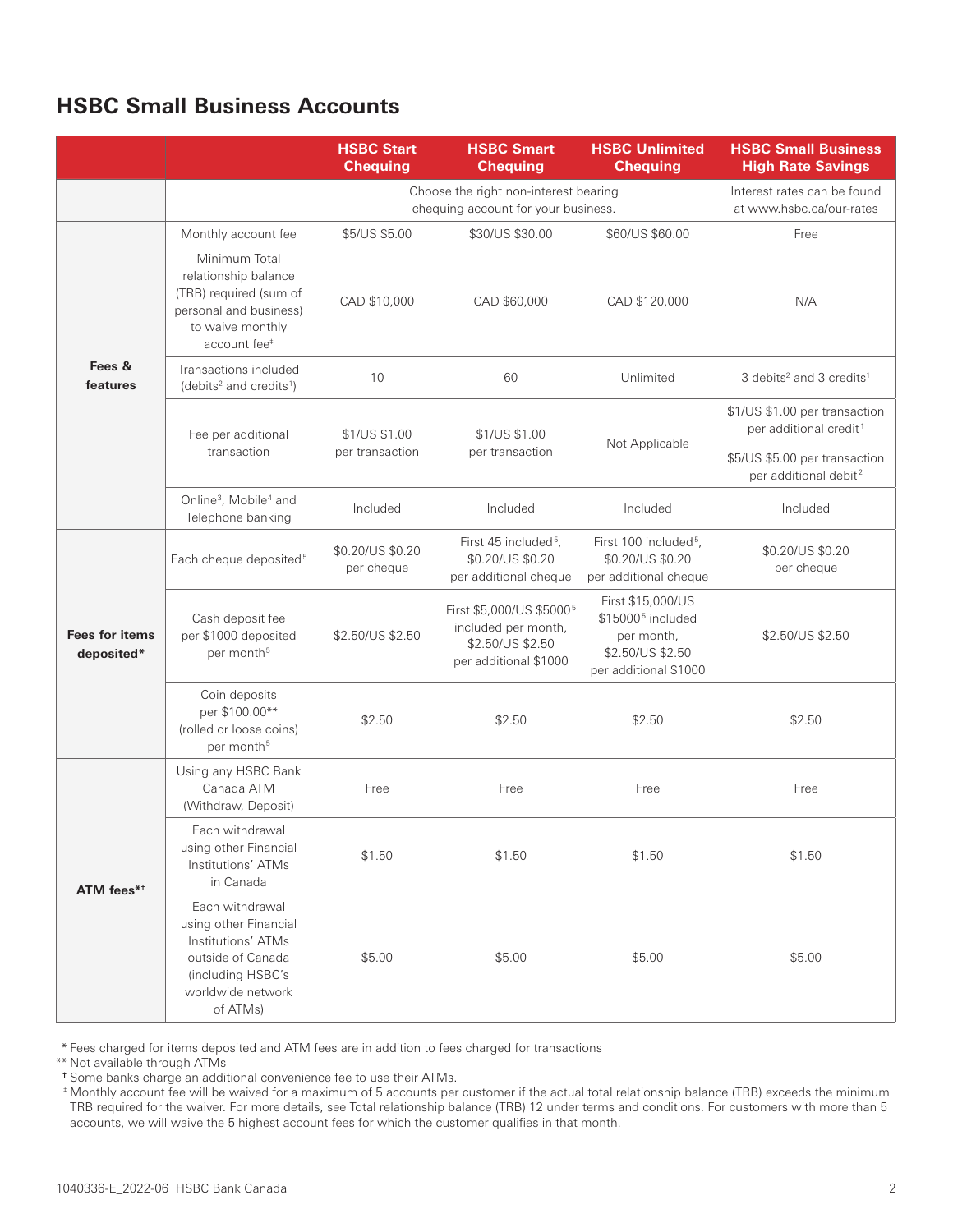# Foreign Currency Saving Accounts

In order to better support our customers, we offer our saving accounts in the following foreign currencies:

- **•** Pound sterling (GBP)
- **•** Euro (EUR)
- **•** Swiss Franc (CHF)
- **•** Hong Kong dollar (HKD)
- **•** Japanese Yen (JPY)
- **•** Renminbi (RMB).

Note: Cash deposit and cash withdrawals are not permitted on RMB accounts. All remittances must be electronic (via wire transfer through Online or Mobile banking).

For details on applicable interest rates, refer to the "Foreign Currency Savings Account" section available on our website at www.hsbc.ca/1/2/todays-rates/all-ratestables or at any of our HSBC branches. For applicable fees related to these accounts, refer to the "Additional Services and Fees" section below.

# Additional Services and Fees

In addition to the monthly account, transaction and deposit fees listed on page 3, this section provides a list of all other services offered and the related fees for each.

# **Account Cancellation**

If you cancel your account within 14 business days after the day you opened your account, you will be refunded the monthly account fee (if it has already been charged). You will not be refunded amounts related to your use of the account (such as transaction and deposit fees and fees related to services you have obtained) or expenses we have reasonably incurred in providing the account to you.

# **Day-to-Day Services & Fees**

This section lists the most common services and fees used by our customers in alphabetical order.

## **Bank Drafts**

Canadian dollar, US dollar and other foreign currency, each \$7.50

## **Certified Cheques**

Per cheque  $$15.00/$ 

US \$15.00

#### **Electronic Funds Transfer (EFT)**

Allows you to efficiently process payments and collect receivables within Canada. Please speak with your Relationship Manager for specific solutions and pricing.

## **Online Tax Filing Service**

| A convenient way to remit federal, provincial and<br>municipal taxes, as well as various employee payroll<br>deductions over the Internet |         |
|-------------------------------------------------------------------------------------------------------------------------------------------|---------|
| One time set-up fee, per Online Tax Filing<br>Service Profile                                                                             | \$40.00 |
| Minimum monthly administration fee (not<br>charged for any month when filings are made)                                                   | \$3.50  |
| Government filing, each                                                                                                                   | \$2.50  |
| <b>Stop Payments</b>                                                                                                                      |         |

Issued Canadian dollar or US dollar cheques or preauthorized debits, per request:

| Through Online <sup>3</sup> banking     | \$12.50    |
|-----------------------------------------|------------|
| In person $11$                          | \$15.00/   |
|                                         | US \$15.00 |
| Foreign drafts                          | \$10.00    |
| With incomplete information or encoding | \$20.00    |
|                                         |            |

Plus applicable fees levied by negotiating bank

| <b>Transfers between all HSBC Bank Canada Accounts</b>           |          |
|------------------------------------------------------------------|----------|
| In person <sup>11</sup> through HSBC ATMs, Online <sup>3</sup> , | Free     |
| Mobile <sup>4</sup> or Telephone banking                         |          |
| Request made to an HSBC Bank Canada                              | \$4.50/  |
| Branch by phone or fax                                           | US\$4.50 |
|                                                                  |          |

Note: Standard transaction fees outlined in the HSBC Small Business Accounts section apply, depending on the accounts owned by the customer.

## Wire Transfer Fees<sup>6, 7, 8, 9, 10</sup>

**Sending wire transfers at an HSBC Bank Canada Branch in Canada6,7,8,10**

Up to and including \$30,000 \$45.00

per transfer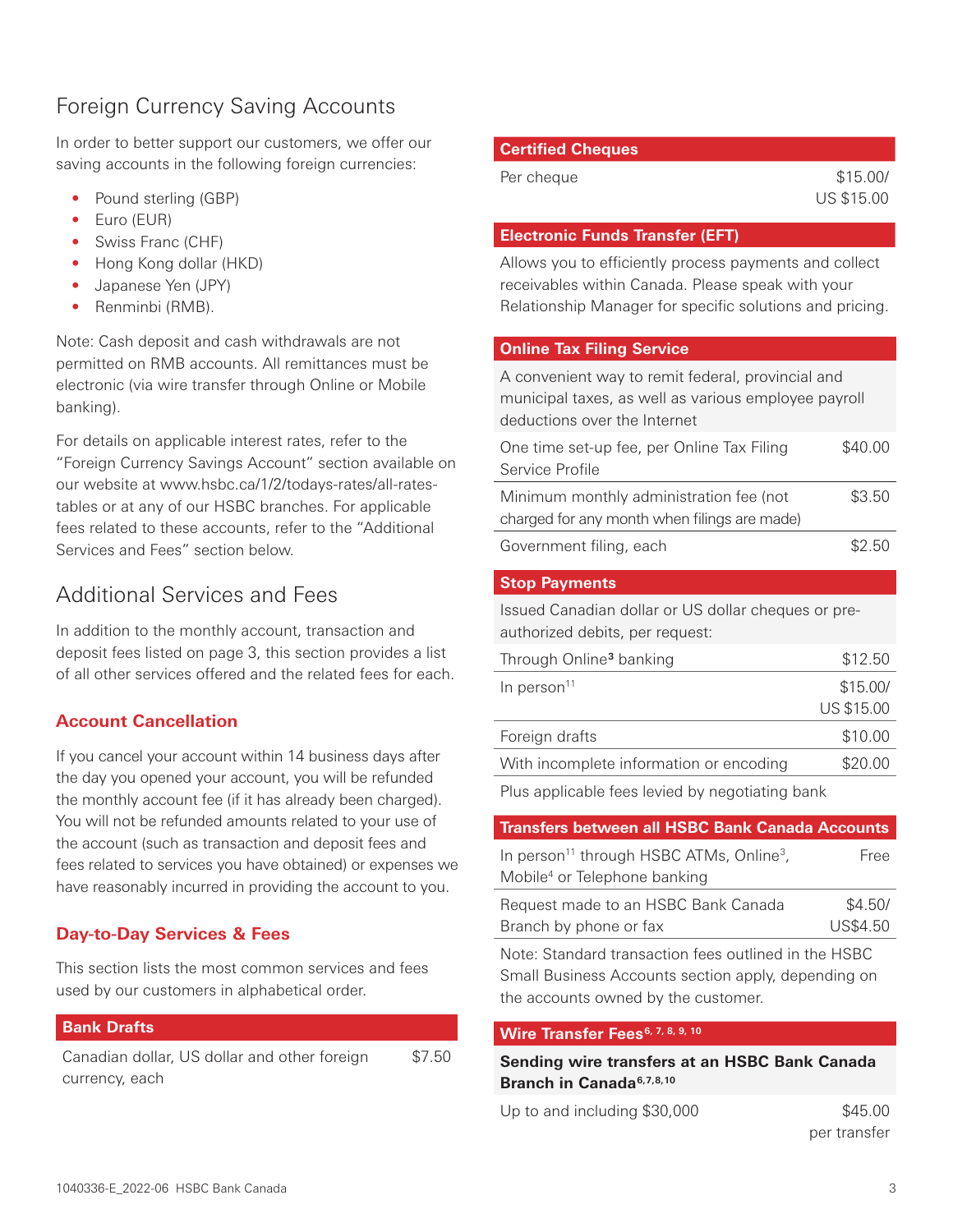# **Day-to-Day Services & Fees (cont'd)**

| Wire Transfer Fees <sup>6, 7, 8, 9, 10</sup>                                                        |                         |  |
|-----------------------------------------------------------------------------------------------------|-------------------------|--|
| Greater than \$30,000                                                                               | \$75.00<br>per transfer |  |
| Sending wire transfers through<br>Online banking <sup>3,6,7,8,9,10</sup>                            |                         |  |
| Up to and including \$30,000                                                                        | \$20.00<br>per transfer |  |
| Greater than \$30,000                                                                               | \$40.00<br>per transfer |  |
| Receiving money wire transfer <sup>8,9</sup>                                                        |                         |  |
| Any value                                                                                           | \$15.00<br>per transfer |  |
| Fees for incorrectly formatted instructions<br>(including repairs)                                  | \$35.00                 |  |
| <b>Cancel, recall or trace</b>                                                                      |                         |  |
| Request received through online                                                                     | \$40.00<br>per request  |  |
| Request received through non-online                                                                 | \$40.00<br>per request  |  |
| Note: Some business customers may already hold<br>HSBC Commercial chequing and savings products and |                         |  |

will continue to use those accounts while also opening new HSBC Small Business accounts. Once an HSBC Small Business account is opened, the wire transfer fees set out in this guide will apply to all business accounts, including the HSBC Commercial chequing and savings accounts. For all other fees relating to the HSBC Commercial chequing and savings accounts, please refer to the **Commercial Service Charges/ Statement of Disclosure**.

# **Other Fees**

You can find all other fees listed below in alphabetical order.

| <b>Accounts Statement</b>                 |         |
|-------------------------------------------|---------|
| Duplicate or interim statements, each     | \$5.00  |
| <b>Account Transfer</b>                   |         |
| Balance of account transferred to another | \$19.50 |

financial institution

| <b>Bank Confirmation</b>                               |                    |  |
|--------------------------------------------------------|--------------------|--|
| Per hour (Minimum \$35.00)                             | \$50.00            |  |
| Note: Hourly fee is charged based on the amount of     |                    |  |
| time required to complete the customer request.        |                    |  |
| <b>Certificate of Account Balance/Reference Letter</b> |                    |  |
| For each request                                       | \$17.50            |  |
| <b>Cheque Validation</b>                               |                    |  |
| If an HSBC customer requests that a non-               | \$5.00             |  |
| HSBC cheque be confirmed with another                  |                    |  |
| financial institution before processing                |                    |  |
| <b>Collection Items</b>                                |                    |  |
| Items sent to other financial institutions             | \$25.00            |  |
| for collections within Canada                          |                    |  |
| Outgoing cheque collections                            | $0.20\%$ of amount |  |
| Canadian dollar, US dollar or                          | Minimum-\$30.00    |  |
| foreign currency cheques payable                       | Max-\$150.00       |  |
| outside of Canada                                      |                    |  |
| Plus applicable charges levied by the issuing and      |                    |  |
| intermediary bank(s)                                   |                    |  |

## **Customized Cheques**

Price depends on style and quantity ordered. For more information contact your Relationship Manager

| <b>Deposited Items Returned Unpaid (Chargebacks)</b> |        |  |
|------------------------------------------------------|--------|--|
| Due to non-sufficient funds                          | \$7.00 |  |
| For any other reason, each                           | \$7.00 |  |
| Telephone or fax if required, each                   | \$7.00 |  |
| Dichanourad (NICE) Itame                             |        |  |

## **Dishonoured (NSF) Items**

Each cheque or debit item (Charge supersedes the \$5.00 overdraft item handling fee)

| <b>Foreign Exchange</b>                  |         |
|------------------------------------------|---------|
| Foreign cheques purchased by HSBC        | \$2.50  |
| Bank Canada (i.e. cashed, deposited) per |         |
| cheque (excludes Traveller Cheques)*     |         |
| Foreign cheques** written on a Canadian  | \$20.00 |
| dollar account, per cheque*              |         |

Price Varies

\$45.00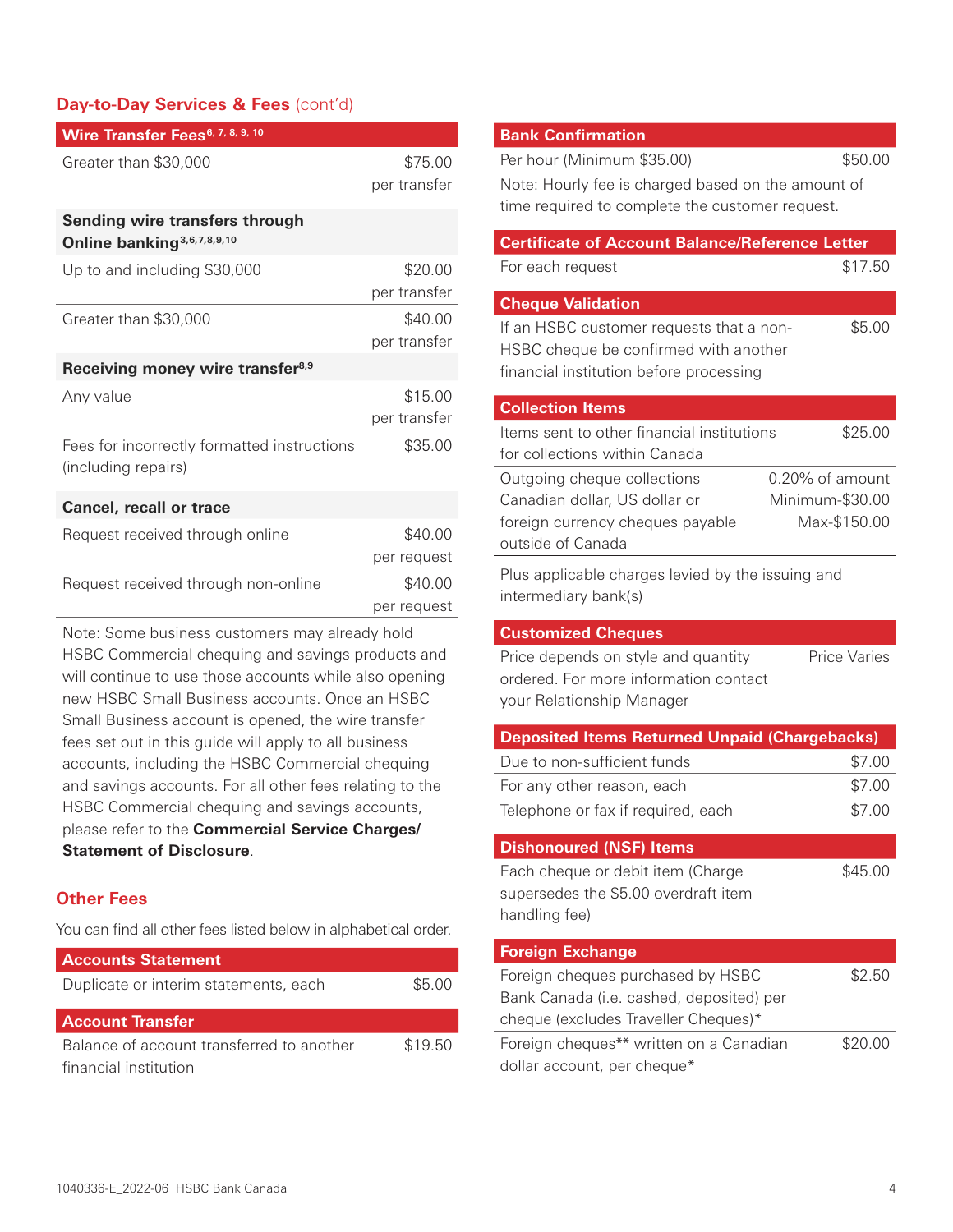# **Other Fees** (cont'd)

| <b>Foreign Exchange</b>          |          |
|----------------------------------|----------|
| Foreign currency pension cheques | Exchange |
| purchased by the Bank            | only     |
|                                  |          |

\* Plus applicable foreign exchange

\*\* Cheques written in currencies other than Canadian or US dollars will be treated as Collections items. Please refer to the fees for Collections items.

Value for US dollar and foreign currency cheques (purchased or deposited into any account) may be delayed for 1-3 business days for US dollar items and for at least 5 business days for foreign currency items to allow for clearing and international settlement

#### **Inactive Accounts**

Your Account becomes inactive if no Transactions (other than those we initiate such as interest credit, bank fees) have taken place within two years.

When your Account is inactive, we may charge you applicable service charges, monthly package fees and other fees, as well as an annual inactivity fee collected on April 30th (listed below) for each inactive Account until your Account balance is zero or less. If your Account balance reaches zero or less, we may close your Account without telling you first.

Annual inactivity Fees \$30.00

If you do not make any Transactions (other than those we initiate such as interest credit and bank fees) for periods of two years, five years and nine years, we are required by law to send you a notice. We may send notices more frequently.

For Canadian dollar accounts, if no Transactions (other than those we initiate such as interest credit and bank fees) have taken place on your Account for ten years, the balance will be considered unclaimed and will be forwarded to the Bank of Canada. You may contact the Bank of Canada to claim your funds.

#### **Interac e-Transfer**

INTERAC e-Transfer<sup>@1</sup> Free

Account transaction fees may also apply.

The Account transaction fees (if charged) are nonrefundable, even if the transfer is cancelled, fails, expires or is declined

| <b>Night Deposit Service</b>        |         |
|-------------------------------------|---------|
| Disposable bags, package of 50      | \$15.00 |
| Head door key replacement, each key | \$15.00 |

#### **Overdraft Item Handling**

Per item, on any day when cheques, withdrawals and other debits<sup>2</sup> paid at our discretion result in an unauthorized overdraft or, when an authorized limit under a line of credit or overdraft protection facility is in place, in the authorized limit being exceeded.

Where there is no authorized limit in place, overdraft interest will be charged at 21% per annum compounded monthly (equivalent to an effective annual interest rate of 23.14%).

Advances within an authorized limit (under a line of credit or overdraft protection facility) will be charged at the appropriate rate; any portion which exceeds an authorized limit will be charged at 21% per annum compounded monthly (equivalent to an effective annual interest rate of 23.14%).

## **Search for Records/Vouchers**

| Within 60 days after the                           | \$5.00/US \$5.00   |  |
|----------------------------------------------------|--------------------|--|
| transaction                                        | per request        |  |
| More than 60 days after the                        | \$15.00/US \$15.00 |  |
| transaction                                        | per request        |  |
| No fee is charged if we determine that a HSBC Bank |                    |  |
| Canada error is involved.                          |                    |  |

#### **Un-Encoded/Incorrectly Encoded Cheques**

Items processed as cheques against the account or cheques with incorrect MICR encoding (such as with legacy accounts) or where encoding has been defaced, per item \$5.00

\$5.00/ US \$5.00

## **Copy of tax receipts**

Per copy of receipt  $$15.00$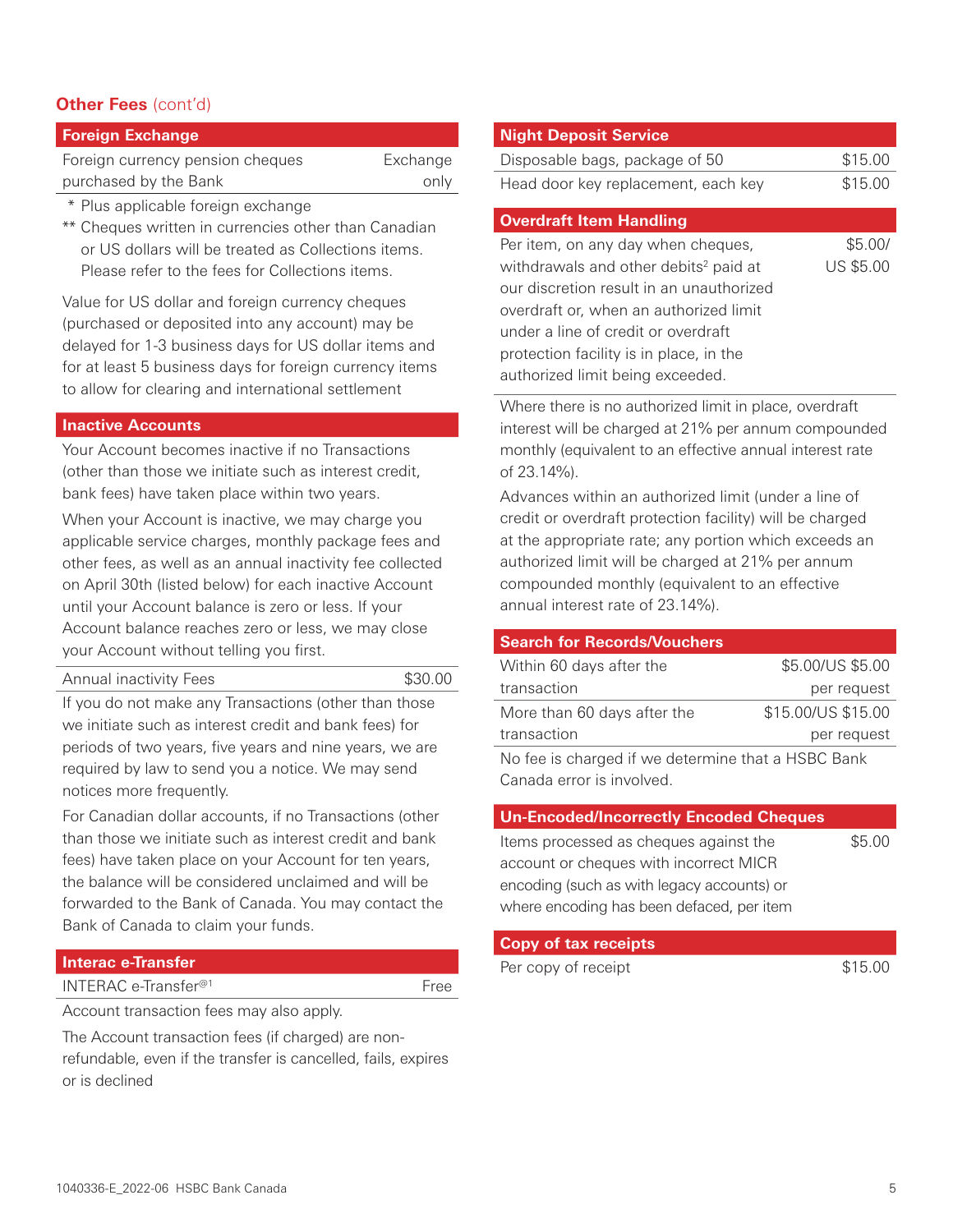## **Notice of Withdrawals**

We reserve the right to require 24 hours' notice from you for withdrawals.

## **Hold Funds Policy**

When you make a deposit to your HSBC Small Business Account, at an HSBC Bank Canada branch, through an HSBC ATM or other method, we may hold some or all of the amount. If your deposit is subject to a hold, the full amount of the deposit will be reflected in your account balance right away. However, your ability to access those funds will be restricted. You cannot withdraw the funds we hold, and we will not use these funds to pay cheques or pre-authorized debits until the hold period ends. Our hold funds policy is applied on a customer by customer basis.

| <b>Deposit type</b>                                                                                                                                            | <b>Deposit Method</b>                                             | <b>Deposit Amount</b> | <b>Maximum Hold</b><br>Period*                                                 |
|----------------------------------------------------------------------------------------------------------------------------------------------------------------|-------------------------------------------------------------------|-----------------------|--------------------------------------------------------------------------------|
| Cheques or instruments issued in Canadian<br>dollars and drawn on a financial institution's<br>branch in Canada                                                | In-branch with an HSBC<br>employee or HSBC ATM or<br>other method | Any Amount            | 4 business days                                                                |
| Cheques or instruments issued in US dollars<br>or other foreign currency (whether drawn on<br>a financial institution's branch in Canada or<br>outside Canada) | In-branch with an HSBC<br>employee or HSBC ATM or<br>other method | Any Amount            | 30 business days (to<br>allow for clearing<br>and international<br>settlement) |

\* If the deposit is made on a business day after 6:00 PM PT/9:00 PM ET or on a non-business day, then the maximum hold period starts on the next business day. Business days do not include Saturday, Sunday or statutory holidays. The maximum hold period is based on the item being deposited meeting HSBC's criteria, and may be extended if such criteria are not met, if we need to investigate a cheque, or due to situations beyond our control such as a system outage or natural catastrophe. After the expiry of the hold period, you may access the funds. However, our release of the funds to you does not mean that the cheque or other instrument cannot be returned for another reason. If it is returned after the hold period we may charge the amount of the cheque or other instruments to HSBC Small Business Account.

All deposits at an ATM follow our hold funds policy, regardless of whether the contents are cash or cheques. Refer to http://www.**hsbc.ca/hold-policy** for more details.

## **Accounts Maintained but Not Sold in HSBC Small Business**

The following accounts are products which although continue to be managed within the HSBC Small Business segment, are no longer offered:

- Current Account
- HSBC BusinessVantage Account
- HSBC Business Direct Account
- Commercial Savings Account
- Commercial Investment Account
- Commercial Investment Account variable, premium rate
- Business Savings Account

For the fees and service charges for the accounts above, please refer to the Commercial Service Charges/Statement of Disclosure.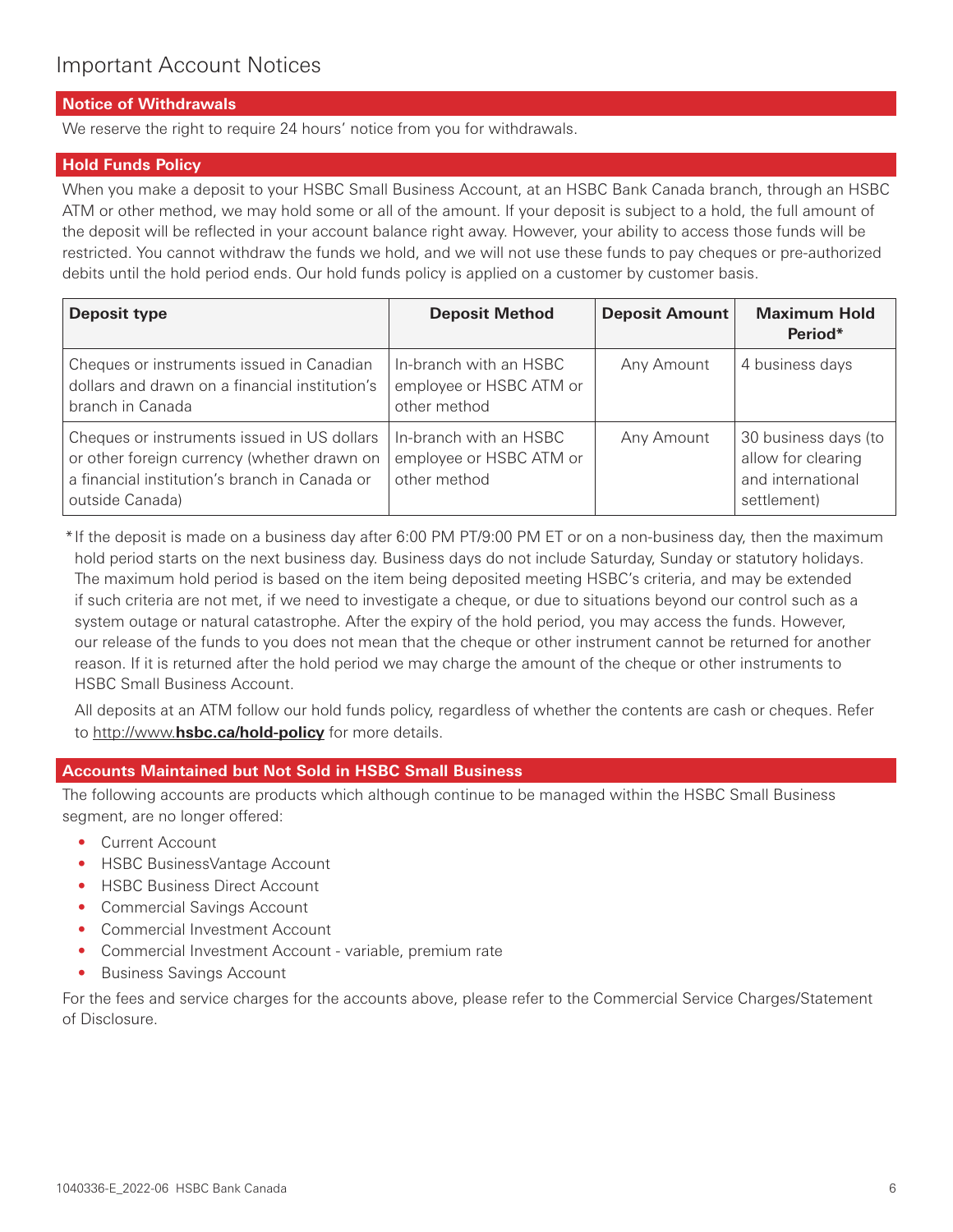# Terms and Conditions

- <sup>1</sup> Credit transactions include credits made to an HSBC Bank Canada account from another HSBC Bank Canada account using HSBC Online<sup>3</sup> banking, Mobile4 banking, HSBC ATMs, Telephone banking, IVR (automated interactive voice response system) and deposit using HSBC ATMs, night deposit service, HSBC Bank Canada branches and other HSBC accredited deposit channels.
- <sup>2</sup> Debit transactions include debits from an HSBC Bank Canada account by way of withdrawals, bill payments, cheques, pre-authorized payments and payments through HSBC Online**3** banking, Mobile4 banking, HSBC ATMs, Telephone banking, IVR (automated interactive voice response system), HSBC Bank Canada branches and other HSBC accredited channels.
- <sup>3</sup> Online banking refers specifically to the HSBCnet Business Online banking platform available to HSBC Small Business customers.
- <sup>4</sup> Mobile banking refers specifically to the HSBCnet Mobile app and HSBC Fusion app available to HSBC Small Business customers.
- <sup>5</sup> Monthly deposit content activity is based on a calendar month, except for deposits made by HSBC Bank Canada ATMs or night deposit, which may be calculated on a different billing cycle. Please consult with your HSBC Bank Canada Relationship Manager for more details.
- <sup>6</sup> For outgoing wire payments from an HSBC Small Business Account in a different currency than that of HSBC Small Business Account, the payment will be converted to the different currency at the current day's exchange rate.
- $7$  For outgoing wire payments, intermediaries, (including HSBC Group affiliates) and final beneficiary banks, may apply their own fees, which will be charged to the account of the beneficiary or the remitter, as applicable.
- <sup>8</sup> By indicating that the fee is for the account of the beneficiary (BEN), fees are automatically deducted from the principal of the payment and are not separately billed to the HSBC Small Business Account.
- <sup>9</sup> For inbound wire payments, intermediary fees may apply, which will be charged to the account of the beneficiary.
- <sup>10</sup> For an outgoing payment from your HSBC Small Business Account to an account denominated in

a different currency, we may route the payment through any intermediary (which may be an HSBC Group affiliate) that we deem reasonable under the circumstances and we shall have no liability with respect to such selection. If any outgoing payment from your HSBC Small Business Account designates an intermediary bank, we may select a different intermediary bank on your behalf, where appropriate, and we shall have no liability with respect to such selection. We may have reciprocal commercial referral arrangements with intermediaries. Intermediaries may (but are not obliged to) carry out a currency conversion. Conversions are made at the prevailing market rate chosen by the intermediary. Intermediaries may earn fees, impose fees and make a spread on the cost of buying or selling such currencies as necessary to fulfil a transaction request. You agree we are not acting as your agent in routing outgoing payments involving a currency conversion through intermediaries. Where reciprocal commercial referral arrangement with intermediaries are applicable, we will, on request, obtain and communicate the exchange rate that has been applied by the intermediary after the currency conversion has taken place.

- <sup>11</sup> Refers to account services requests made in person, with an HSBC employee, at an HSBC Bank Canada branch
- <sup>12</sup> Total relationship balance (TRB) Monthly account fee will be waived for a maximum of 5 accounts per customer after grace period<sup>13</sup> if the actual total relationship balance (TRB) exceeds the minimum TRB required for the waiver.

TRB (calculated in Canadian dollars) includes:

- Daily average deposit balances of Small Business chequing and savings accounts, including Small Business Guaranteed Investment Certificates (GICs) and Term deposits for the monthly cycle.
- Market value of the Small Business investments on the last day of the month with:
	- HSBC Investment Funds (Canada) Inc. 14
	- HSBC InvestDirect<sup>15</sup>
	- HSBC Private Investment Counsel (Canada) Inc. 16
- Personal Total Relationship Balances (as defined in the Personal Service Charges Statement of